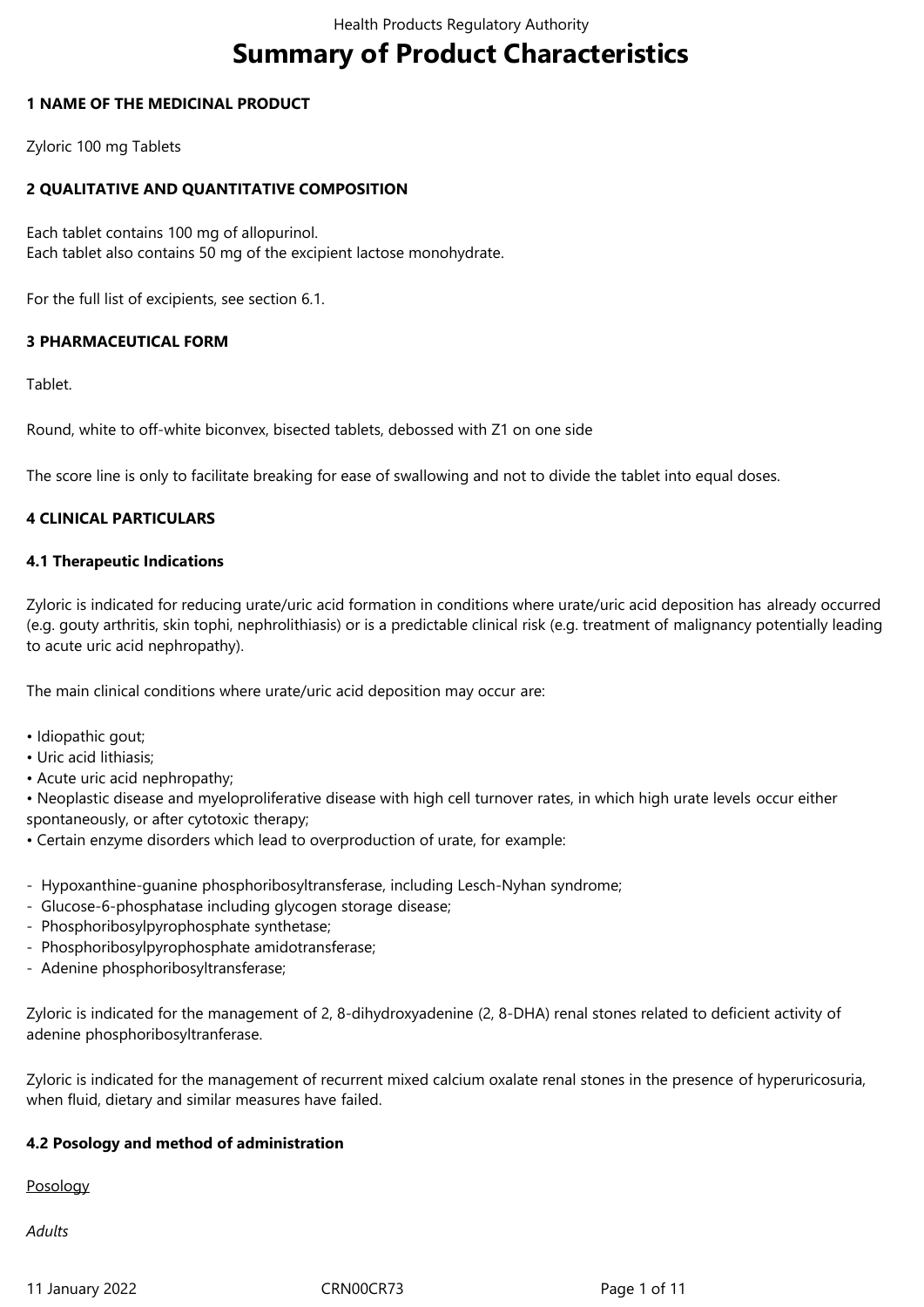Allopurinol should be introduced at low dosage e.g. 100 mg/day to reduce the risk of adverse reactions and increased only if the serum urate response is unsatisfactory. Extra caution should be exercised if renal function is poor (see section 4.2 *Renal impairment*). The following dosage schedules are suggested:

100 to 200 mg daily in mild conditions; 300 to 600 mg daily in moderately severe conditions; 700 to 900 mg daily in severe conditions.

Dosage higher than 300 mg should be given in divided doses not exceeding 300 mg at any time. If dosage on a mg/kg bodyweight basis is required, 2 to 10 mg/kg bodyweight/day should be used.

#### *Paediatric population*

Children under 15 years: 10 to 20 mg/kg bodyweight/day up to a maximum of 400 mg daily. Use in children is rarely indicated, except in malignant conditions (especially leukaemia) and certain enzyme disorders such as Lesch-Nyhan syndrome.

#### *Older people*

In the absence of specific data, the lowest dosage which produces satisfactory urate reduction should be used. Particular attention should be paid to advice in "section 4.2 *Renal impairment"* and section 4.4.

#### *Renal impairment*

Since allopurinol and its metabolites are excreted by the kidney, impaired renal function may lead to retention of the drug and/or its metabolites with consequent prolongation of plasma half-lives. In severe renal insufficiency, it may be advisable to use less than 100 mg per day or to use single doses of 100 mg at longer intervals than one day.

If facilities are available to monitor plasma oxipurinol concentrations, the dose should be adjusted to maintain plasma oxipurinollevels below 100 µmol/litre (15.2 mg/litre).

Allopurinol and its metabolites are removed by renal dialysis. If dialysis is required two to three times a week consideration should be given to an alternative dosage schedule of 300‑400 mg Zyloric immediately after each dialysis with none in the interim.

## *Hepatic impairment*

Reduced doses should be used in patients with hepatic impairment. Periodic liver function tests are recommended during the early stages of therapy.

## *Treatment of high urate turnover conditions, e.g. neoplasia, Lesch-Nyhan syndrome*

It is advisable to correct existing hyperuricaemia and/or hyperuricosuria with Zyloric before starting cytotoxic therapy. It is important to ensure adequate hydration to maintain optimum diuresis and to attempt alkalinisation of urine to increase solubility of urinary urate/uric acid. Dosage of Zyloric should be at the lower end of the recommended dosage schedule.

If urate nephropathy or other pathology has compromised renal function, the advice given insection 4.2 *Renal impairment* should be followed.

These steps may reduce the risk of xanthine and/or oxipurinol deposition complicating the clinical situation. See also section 4.5 and section 4.8

#### *Monitoring Advice*

The dosage should be adjusted by monitoring serum urate concentrations and urinary urate/uric acid levels at appropriate intervals.

11 January 2022 CRN00CR73 Page 2 of 11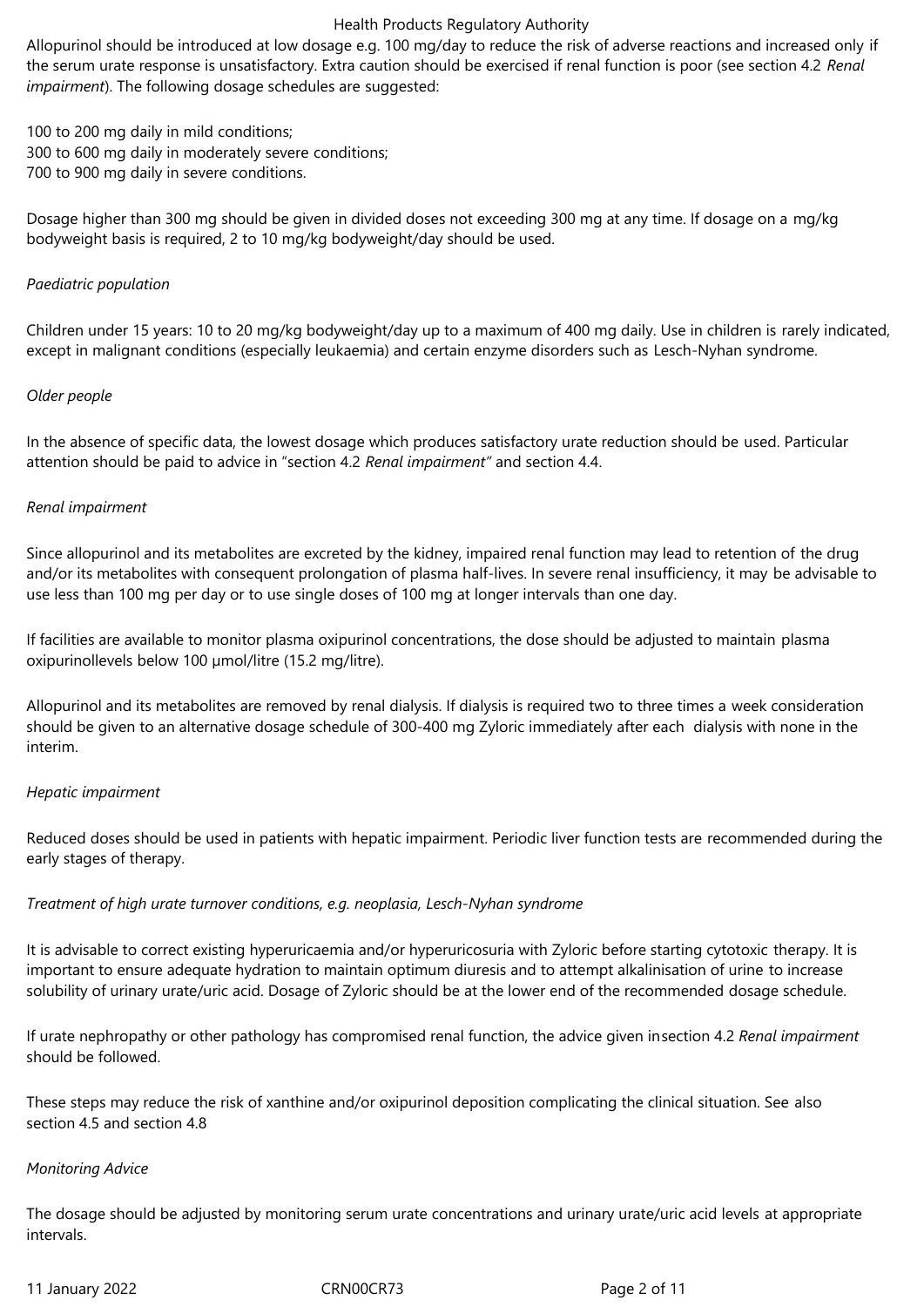# Method of Administration

Zyloric may be taken orally once a day after a meal. It is well tolerated, especially after food. Should the daily dosage exceed 300 mg and gastrointestinal intolerance be manifested, a divided dose regimen may be appropriate.

# **4.3 Contraindications**

Hypersensitivity to the active substance or to any of the excipients listed in section 6.1.

## **4.4 Special warnings and precautions for use**

## Hypersensitivity syndrome, SJS and TEN

Allopurinol hypersensitivity reactions can manifest in many different ways, including maculopapular exanthema, hypersensitivity syndrome (also known as DRESS) and Steven Johnson Syndrome (SJS) /toxic epidermal necrolysis (TEN). These reactions are clinical diagnoses, and their clinical presentations remain the basis for decision making. If such reactions occur at any time during treatment, allopurinol should be withdrawn **immediately**. Rechallenge should not be undertaken in patients with hypersensitivity syndrome and SJS/TEN. Corticosteroids may be beneficial in overcoming hypersensitivity skin reactions. (see section 4.8 *Adverse Reactions- Immune system disorders*and *Skin and subcutaneous tissue disorders*).

## HLA-B\*5801 allele

The HLA-B\*5801 allele has been shown to be associated with the risk of developing allopurinol related hypersensitivity syndrome and SJS/TEN. The frequency of the HLA-B\*5801 allele varies widely between ethnic populations: up to 20% in Han Chinese population, 8-15% in the Thai, about 12% in the Korean population and 1-2% in individuals of Japanese or European origin. Screening for HLA-B\*5801 should be considered before starting treatment with allopurinol in patient subgroups where the prevalence of this allele is known to be high. Chronic kidney disease may increase the risk in these patients additionally. In case that no HLA-B\*5801 genotyping is available for patients with Han Chinese, Thai or Korean descent the benefits should be thoroughly assessed and considered outweigh the possible higher risks before starting therapy. The use of genotyping has not been established in other patient populations. If the patient is a known carrier of HLA-B\*5801 (especially in those who are from Han Chinese, Thai or Korean descent), allopurinol should not be started unless there are no other reasonable therapeutic options and the benefits are thought to exceed risks. Extra vigilance for signs of hypersensitivity syndrome or SJS/TEN is required and the patient should be informed of the need to stop treatment immediately at the first appearance of symptoms.

SJS/TEN can still occur in patients who are found to be negative for HLA-B\*5801 irrespective of their ethnic origin.

## Renal or hepatic impairment

Reduced doses should be used in patients with hepatic or renal impairment. Patients under treatment for hypertension or cardiac insufficiency, for example with diuretics or ACE inhibitors, may have some concomitant impairment of renal function and allopurinol should be used with care in this group.

Chronic renal insufficiency and concomitant diuretic use, in particular thiazides,has been associated with an increased risk of allopurinol induced SJS/TEN, and other serious hypersensitivity reactions.

## Asymptomatic hyperuricaemia

Asymptomatic hyperuricaemia *per se* is generally not considered an indication for use of Zyloric. Fluid and dietary modification with management of the underlying cause may correct the condition.

## Acute gouty attacks

Allopurinol treatment should not be started until an acute attack of gout has completely subsided, as further attacks may be precipitated.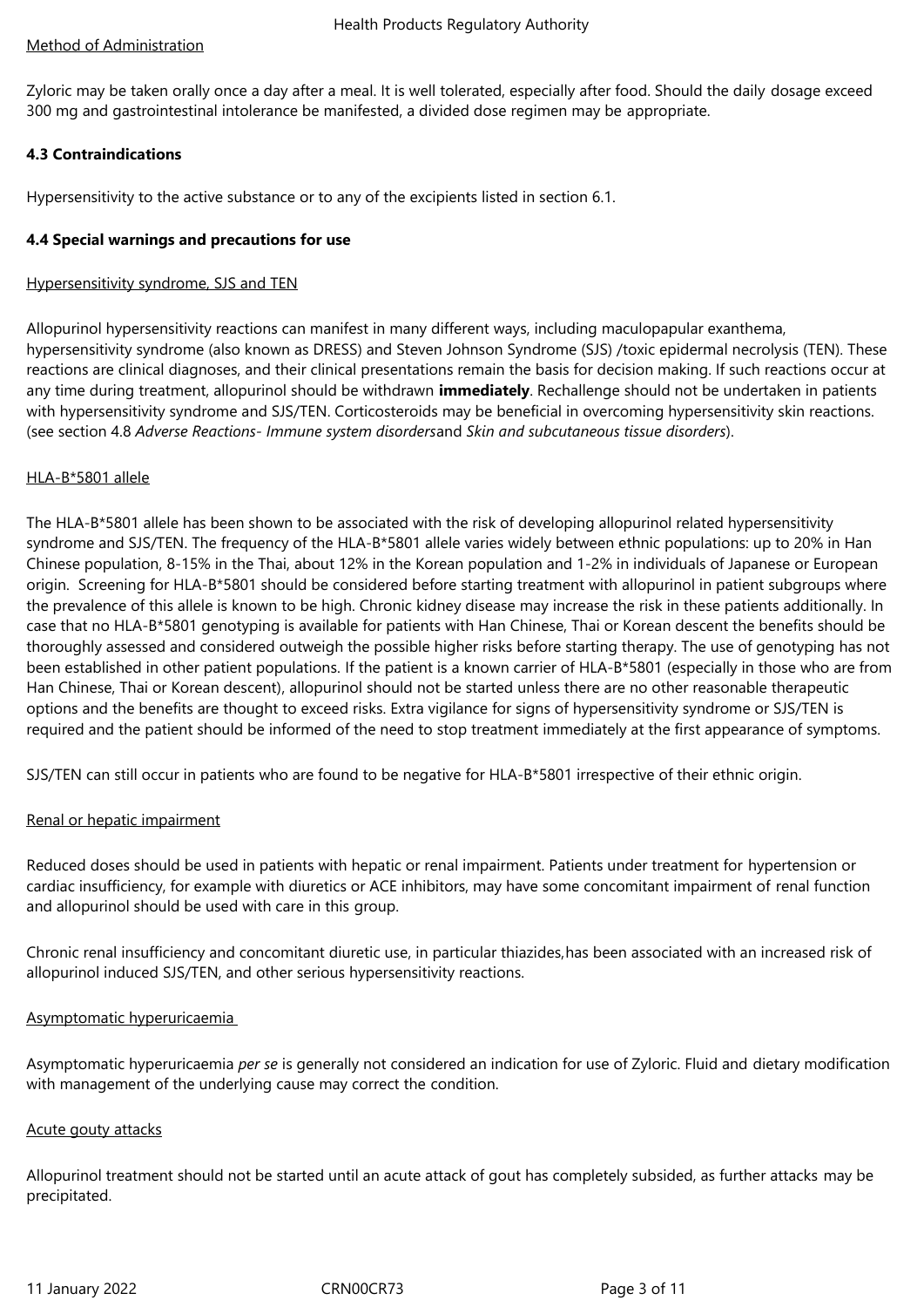In the early stages of treatment with Zyloric, as with uricosuric agents, an acute attack of gouty arthritis may be precipitated. Therefore it is advisable to give prophylaxis with a suitable anti-inflammatory agent or colchicine for at least one month. The literature should be consulted for details of appropriate dosage and precautions and warnings.

If acute attacks develop in patients receiving allopurinol, treatment should continue at the same dosage while the acute attack is treated with a suitable anti-inflammatory agent.

## Xanthine deposition

In conditions where the rate of urate formation is greatly increased (e.g. malignant disease and its treatment, Lesch Nyhan Syndrome) the absolute concentration of xanthine in urine could, in rare cases, rise sufficiently to allow deposition in the urinary tract. This risk may be minimised by adequate hydration to achieve optimal urine dilution.

#### Impaction of uric acid renal stones

Adequate therapy with Zyloric will lead to dissolution of large uric acid renal pelvic stones, with the remote possibility of impaction in the ureter.

## Thyroid disorders

Increased TSH values (>5.5 µIU/mL) were observed in patients on long-term treatment with allopurinol (5.8%) in a long term open label extension study. Caution is required when Zyloric is used in patients with alteration of thyroid function.

## Lactose

Patients with rare hereditary problems of galactose intolerance, the Lapp lactose deficiency or glucose-galactose malabsorption should not take this medicine.

## **4.5 Interaction with other medicinal products and other forms of interactions**

## 6‑mercaptopurine and azathioprine

Azathioprine is metabolised to 6‑mercaptopurine which is inactivated by the action of xanthine oxidase. When 6‑ mercaptopurine or azathioprine is given concurrently with Zyloric, only one‑quarter of the usual dose of 6‑ mercaptopurine or azathioprine should be given because inhibition of xanthine oxidase will prolong their activity.

## Vidarabine (Adenine Arabinoside)

Evidence suggests that the plasma half-life of vidarabine is increased in the presence of allopurinol. When the two products are used concomitantly extra vigilance is necessary, to recognise enhanced toxic effects.

## Salicylates and uricosuric agents

Oxipurinol, the metabolite of allopurinol and itself therapeutically active , is excreted by the kidney in a similar way to urate. Hence, drugs with uricosuric activity such as probenecid or large doses of salicylate may accelerate the excretion of oxipurinol. This may decrease the therapeutic activity of Zyloric, but the significance needs to be assessed in each case.

## Chlorpropamide

If Zyloric is given concomitantly with chlorpropamide when renal function is poor, there may be an increased risk of prolonged hypoglycaemic activity because allopurinol and chlorpropamide may compete for excretion in the renal tubule.

## Coumarin anticoagulants

There have been rare reports of increased effect of warfarin and other coumarin anticoagulants when co-administered with allopurinol, therefore, all patients receiving anticoagulants must be carefully monitored.

11 January 2022 CRN00CR73 Page 4 of 11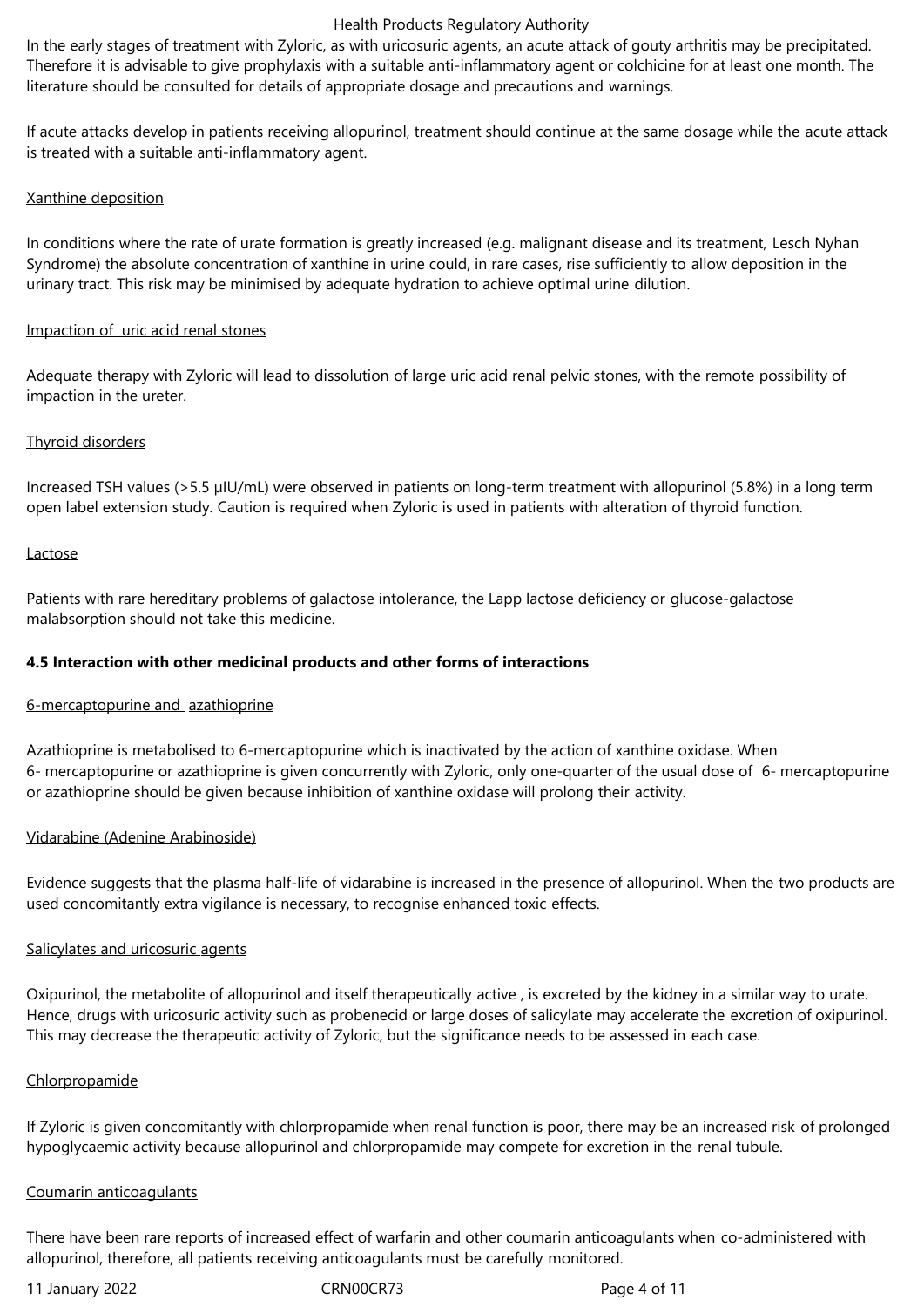## **Phenytoin**

Allopurinol may inhibit hepatic oxidation of phenytoin but the clinical significance has not been demonstrated.

## **Theophylline**

Inhibition of the metabolism of theophylline has been reported. The mechanism of the interaction may be explained by xanthine oxidase being involved in the biotransformation of theophylline in man. Theophylline levels should be monitored in patients starting or increasing allopurinol therapy.

## Ampicillin/Amoxicillin

An increase in the frequency of skin rash has been reported among patients receiving ampicillin or amoxicillin concurrently with allopurinol compared to patients who are not receiving both drugs. The cause of the reported association has not been established. However, it is recommended that in patients receiving allopurinol an alternative to ampicillin or amoxicillin is used where available.

## **Cytostatics**

With administration of allopurinol and cytostatics (e.g. cyclophosphamide, doxorubicin, bleomycin, procarbazine, alkyl halogenides), blood dyscrasias occur more frequently than when these active substances are administered alone. Blood count monitoring should therefore be performed at regular intervals.

## **Cyclosporin**

Reports suggest that the plasma concentration of cyclosporin may be increased during concomitant treatment with allopurinol. The possibility of enhanced cyclosporin toxicity should be considered if the drugs are co-administered.

## Didanosine

In healthy volunteers and HIV patients receiving didanosine, plasma didanosine Cmax and AUC values were approximately doubled with concomitant allopurinol treatment (300 mg daily) without affecting terminal half-life. Therefore, dose reductions of didanosine may be required when used concomitantly with allopurinol.

#### **Diuretics**

An interaction between allopurinol and furosemide that results in increased serum urate and plasma oxipurinol concentrations has been reported.

An increased risk of hypersensitivity has been reported when allopurinol is given with diuretics, in particular thiazides, especially in renal impairment.

## Angiotensin-converting-enzyme (ACE) inhibitors.

An increased risk of hypersensitivity has been reported when allopurinol is given with ACE inhibitors especially in renal impairment.

#### Aluminium hydroxide

If aluminium hydroxide is taken concomitantly, allopurinol may have an attenuated effect. There should be an interval of at least 3 hours between taking both medicines.

## **4.6 Fertility, pregnancy and lactation**

## **Pregnancy**

11 January 2022 CRN00CR73 Page 5 of 11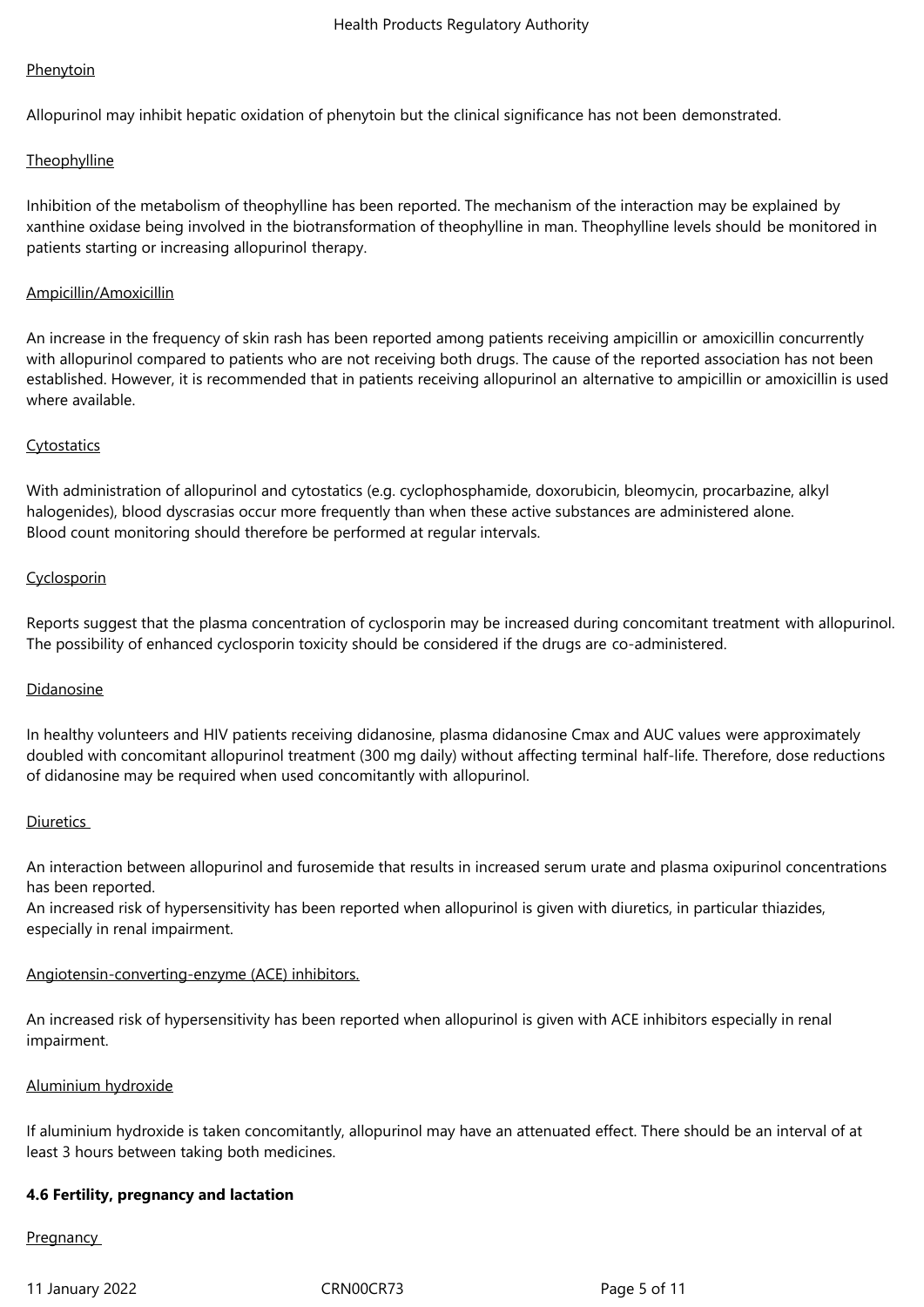There is inadequate evidence of safety of Zyloric in human pregnancy, although it has been in wide use for many years without apparent ill consequence (see section 5.3).

Use in pregnancy only when there is no safer alternative and when the disease itself carries risks for the mother or unborn child.

# Breast‑feeding

Allopurinol and its metabolite oxipurinol is excreted in the human breast milk. Concentrations of 1.4 mg/litre allopurinol and 53.7 mg/litre oxipurinol have been demonstrated in breast milk from a woman taking Zyloric 300 mg/day. However, there are no data concerning the effects of allopurinol or its metabolites on the breast-fed baby. Allopurinol during breastfeeding is not recommended.

## **4.7 Effects on ability to drive and use machines**

Since adverse reactions such as somnolence, vertigo and ataxia have been reported in patients receiving allopurinol, patients should exercise caution before driving, using machinery or participating in dangerous activities until they are reasonably certain that allopurinol does not adversely affect performance.

## **4.8 Undesirable effects**

For this product there is no modern clinical documentation which can be used as support for determining the frequency of undesirable effects. Undesirable effects may vary in their incidence depending on the dose received and also when given in combination with other therapeutic agents.

The frequency categories assigned to the adverse drug reactions below are estimates: for most reactions, suitable data for calculating incidence are not available. Adverse drug reactions identified through post-marketing surveillance were considered to be rare or very rare. The following convention has been used for the classification of frequency:

| Very Common | $\geq$ 1/10          |
|-------------|----------------------|
| Common      | ≥1/100 to <1/10      |
| Uncommon    | ≥1/1,000 to <1/100   |
| Rare        | ≥1/10,000 to <1/1000 |
| Very Rare   | < 1/10,000           |

Adverse reactions in association with allopurinol are rare in the overall treated population and mostly of a minor nature. The incidence is higher in the presence of renal and/or hepatic disorder.

| Table 1 Tabulated summary of adverse reactions |                  |                                                                                                |
|------------------------------------------------|------------------|------------------------------------------------------------------------------------------------|
| <b>System Organ Class</b>                      | <b>Frequency</b> | <b>Adverse reaction</b>                                                                        |
| Infections and infestations                    | Very rare        | Furuncle                                                                                       |
| Blood and lymphatic system disorders           | Very rare        | Agranulocytosis <sup>1</sup><br>Aplastic anaemia <sup>1</sup><br>Thrombocytopenia <sup>1</sup> |
| Immune system disorders                        | Uncommon         | Hypersensitivity <sup>2</sup>                                                                  |
|                                                | Very rare        | Angioimmunoblastic T-cell lymphoma <sup>3</sup><br>Anaphylactic reaction                       |
| Metabolism and nutrition disorders             | Very rare        | Diabetes mellitus<br>Hyperlipidaemia                                                           |
| Psychiatric disorders                          | Very rare        | Depression                                                                                     |
| Nervous system disorders                       | Very rare        | Coma<br>Paralysis<br>Ataxia<br>Neuropathy peripheral<br>Paraesthesia<br>Somnolence<br>Headache |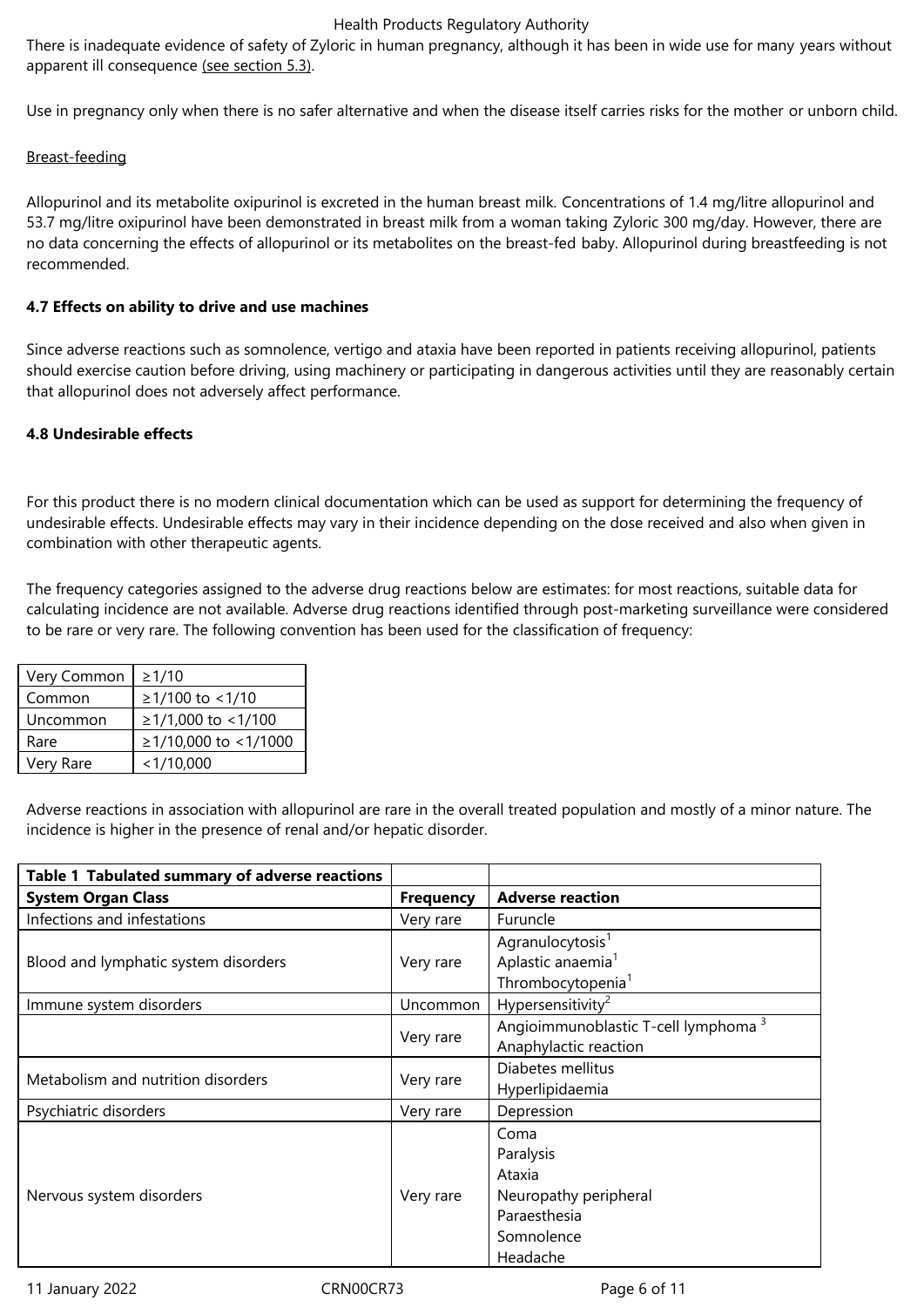|                                                      |           | Dysgeusia                                                |
|------------------------------------------------------|-----------|----------------------------------------------------------|
|                                                      | Not known | Aseptic meningitis                                       |
|                                                      |           | Cataract                                                 |
| Eye disorders                                        | Very rare | Visual impairment                                        |
|                                                      |           | Maculopathy                                              |
| Ear and labyrinth disorders                          | Very rare | Vertigo                                                  |
| Cardiac disorders                                    | Very rare | Angina pectoris                                          |
|                                                      |           | Bradycardia                                              |
| Vascular disorders                                   | Very rare | Hypertension                                             |
| Gastrointestinal disorders                           | Uncommon  | Vomiting <sup>4</sup>                                    |
|                                                      |           | Nausea <sup>4</sup>                                      |
|                                                      |           | Diarrhoea                                                |
|                                                      |           | Haematemesis                                             |
|                                                      | Very rare | Steatorrhoea                                             |
|                                                      |           | Stomatitis                                               |
|                                                      |           | Change of bowel habit                                    |
| Hepatobiliary disorders                              | Uncommon  | Liver function test abnormal <sup>5</sup>                |
|                                                      |           | Hepatitis (including hepatic necrosis and                |
|                                                      | Rare      | granulomatous hepatitis) <sup>5</sup>                    |
| Skin and subcutaneous tissue disorders               | Common    | Rash                                                     |
|                                                      | Rare      | Stevens-Johnson syndrome/toxic                           |
|                                                      |           | epidermal necrolysis <sup>6</sup>                        |
|                                                      |           | Angioedema <sup>7</sup>                                  |
|                                                      | Very rare | Drug eruption                                            |
|                                                      |           | Alopecia                                                 |
|                                                      |           | Hair colour changes                                      |
| Renal and urinary disorders                          | Very rare | Haematuria                                               |
|                                                      |           | Azotaemia                                                |
| Reproductive system and breast disorders             | Very rare | Infertility male                                         |
|                                                      |           | Erectile dysfunction                                     |
|                                                      |           | Gynaecomastia                                            |
| General disorders and administration site conditions | Very rare | Oedema                                                   |
|                                                      |           | Malaise                                                  |
|                                                      |           | Asthenia                                                 |
|                                                      |           | Pyrexia <sup>8</sup>                                     |
| Investigations                                       | Common    | Blood thyroid stimulating hormone increased <sup>9</sup> |

- 1. Very rare reports have been received of thrombocytopenia, agranulocytosis and aplastic anaemia, particularly in individuals with impaired renal and/or hepatic function, reinforcing the need for particular care in this group of patients.
- 2. A delayed multi-organ hypersensitivity disorder (known as hypersensitivity syndrome or DRESS) with fever, rashes, vasculitis, lymphadenopathy, pseudo lymphoma, arthralgia, leucopenia, eosinophilia hepato-splenomegaly, abnormal liver function tests, and vanishing bile duct syndrome (destruction and disappearance of the intrahepatic bile ducts) occurring in various combinations. Other organs may also be affected (e.g. liver, lungs, kidneys, pancreas, myocardium, and colon). If such reactions do occur, it may be at any time during treatment, allopurinol should be withdrawn IMMEDIATELY and PERMANENTLY.

Rechallenge should not be undertaken in patients with hypersensitivity syndrome and SJS/TEN. Corticosteroids may be beneficial in overcoming hypersensitivity skin reactions. When generalised hypersensitivity reactions have occurred, renal and/or hepatic disorder has usually been present particularly when the outcome has been fatal.

- 1. Angioimmunoblastic T‑cell lymphoma has been described very rarely following biopsy of a generalised lymphadenopathy. It appears to be reversible on withdrawal of allopurinol.
- 2. In early clinical studies, nausea and vomiting were reported. Further reports suggest that this reaction is not a significant problem and can be avoided by taking allopurinol after meals.
- 3. Hepatic dysfunction has been reported without overt evidence of more generalised hypersensitivity.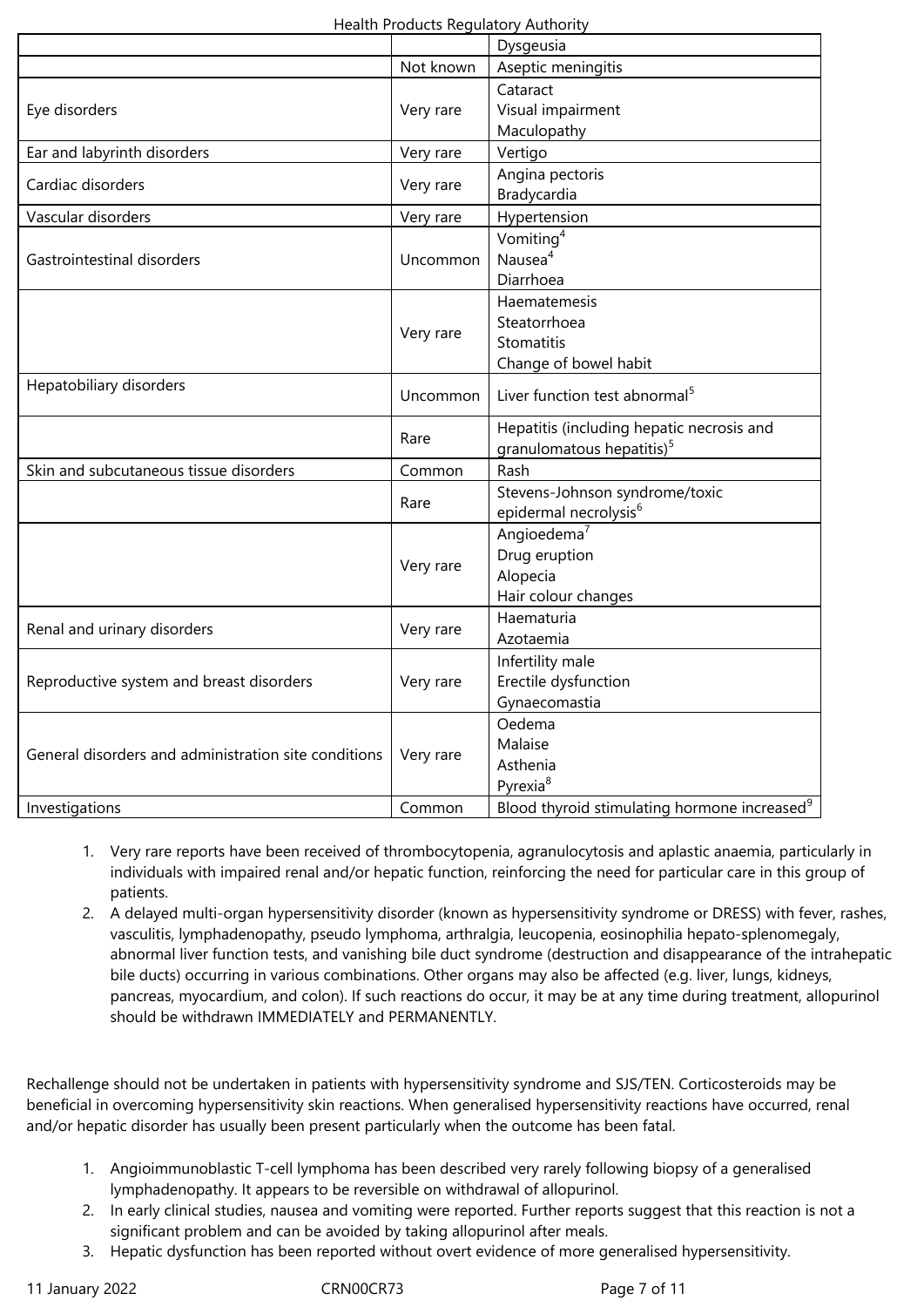and toxic epidermal necrolysis (SJS/TEN). Allopurinol should be withdrawn IMMEDIATELY should such reactions occur. The highest risk for SJS and TEN, or other serious hypersensitivity reactions, is within the first weeks of treatment. The best results in managing such reactions come from early diagnosis and immediate discontinuation of any suspect drug. After recovery from mild reactions, allopurinol may, if desired, be re‑introduced at a small dose (e.g. 50 mg/day) and gradually increased. The HLA-B\*5801 allele has been shown to be associated with the risk of developing allopurinol related hypersensitivity syndrome and SJS/TEN. The use of genotyping as a screening tool to make decisions about treatment with allopurinol has not been established. If the rash reoccurs, allopurinol should be PERMANENTLY withdrawn as more severe hypersensitivity reactions may occur (see section 4.8 *Immunesystemdisorders*). If SJS/TEN, or other serious hypersensitivity reactions cannot be ruled out, DO NOT re-introduce allopurinol due to the potential for a severe or even fatal reaction. The clinical diagnosis of SJS/TEN, or other serious hypersensitivity reactions remain the basis for decision making.

- 5. Angioedema has been reported to occur with and without signs and symptoms of a more generalised allopurinol hypersensitivity reaction.
- 6. Fever has been reported to occur with and without signs and symptoms of a more generalised allopurinol hypersensitivity reaction (see section 4.8 *Immunesystemdisorders*).
- 7. The occurrence of increased thyroid stimulating hormone (TSH) in the relevant studies did not report any impact on free T4 levels or had TSH levels indicative of subclinical hypothyroidism.

## Reporting of suspected adverse reactions

Reporting suspected adverse reactions after authorisation of the medicinal product is important. It allows continued monitoring of the benefit/risk balance of the medicinal product. Healthcare professionals are asked to report any suspected adverse reactions via HPRA Pharmacovigilance, Earlsfort Terrace, IRL - Dublin 2; Tel: +353 1 6764971; Fax: +353 1 6762517. Website: www.hpra.ie; e-mail: medsafety@hpra.ie.

## **4.9 Over[dose](http://www.hpra.ie/)**

## *Symptoms and Signs*

Ingestion of up to 22.5g allopurinol without adverse effect has been reported. Symptoms and signs including nausea, vomiting, diarrhoea and dizziness have been reported in a patient who ingested 20g allopurinol. Recovery followed general supportive measures.

## *Management*

Massive absorption of Zyloric may lead to considerable inhibition of xanthine oxidase activity, which should have no untoward effects unless affecting concomitant medication especially with 6-mercaptopurine and/or azathioprine. Adequate hydration to maintain optimum diuresis facilitates excretion of allopurinol and its metabolites. If considered necessary haemodialysis may be used.

## **5 PHARMACOLOGICAL PROPERTIES**

## **5.1 Pharmacodynamic properties**

Pharmacotherapeutic group: Preparations inhibiting uric acid production

ATC Code: M04AA01

## Mechanism of action

Allopurinol is a xanthine-oxidase inhibitor. Allopurinol and its main metabolite oxipurinol lower the level of uric acid in plasma and urine by inhibition of xanthine oxidase, the enzyme catalyzing the oxidation of hypoxanthine to xanthine and xanthine to uric acid.

## Pharmacodynamic effects

11 January 2022 CRN00CR73 Page 8 of 11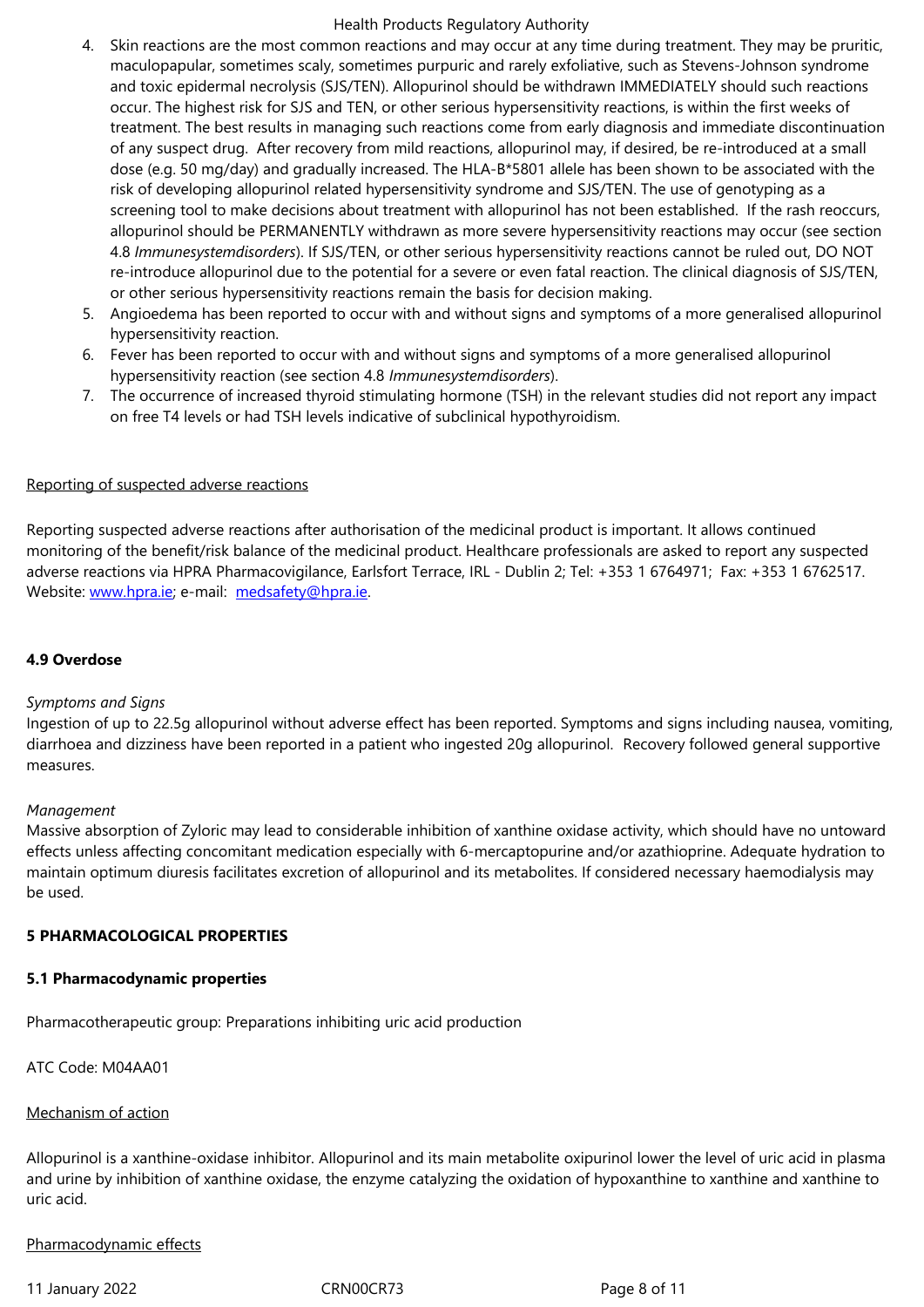In addition of the inhibition of purine catabolism, in some but not all hyperuricaemic patients, *de novo* purine biosynthesis is depressed via feedback inhibition of hypoxanthine‑guanine phosphoribosyltransferase. Other metabolites of allopurinol include allopurinol-riboside and oxipurinol-7-riboside.

# **5.2 Pharmacokinetic properties**

## Absorption

Allopurinol is active when given orally and is rapidly absorbed from the upper gastrointestinal tract. Studies have detected allopurinol in the blood 30‑60 minutes after dosing. Estimates of bioavailability vary from 67% to 90%.

Peak plasma levels of allopurinol generally occur approximately 1.5 hours after oral administration of Zyloric, but fall rapidly and are barely detectable after 6 hours. Peak plasma levels of oxipurinol generally occur after 3‑5 hours after oral administration of Zyloric and are much more sustained.

## **Distribution**

Allopurinol is negligibly bound by plasma proteins and therefore variations in protein binding are not thought to significantly alter clearance. The apparent volume of distribution of allopurinol is approximately 1.6 litre/kg which suggests relatively extensive uptake by tissues. Tissue concentrations of allopurinol have not been reported in humans, but it is likely that allopurinol and oxipurinol will be present in the highest concentrations in the liver and intestinal mucosa where xanthine oxidase activity is high.

## Biotransformation

The main metabolite of Zyloric is oxipurinol. Other metabolites of allopurinol include allopurinol-riboside and oxipurinol-7-riboside.

## Elimination

Approximately 20% of the ingested allopurinol is excreted in the faeces. Elimination of allopurinol is mainly by metabolic conversion to oxipurinol by xanthine oxidase and aldehyde oxidase, with less than 10% of the unchanged drug excreted in the urine. Allopurinol has a plasma half-life of about 0.5to 1.5 hours.

Oxipurinol is a less potent inhibitor of xanthine oxidase than allopurinol, but the plasma half-life of oxipurinol is far more prolonged. Estimates range from 13 to 30 hours in man. Therefore effective inhibition of xanthine oxidase is maintained over a 24 hour period with a single daily dose of Zyloric. Patients with normal renal function will gradually accumulate oxipurinol until a steady-state plasma oxipurinol concentration is reached.

Such patients, taking 300 mg of allopurinol per day will generally have plasma oxipurinol concentrations of 5-10 mg/litre.

Oxipurinol is eliminated unchanged in the urine but has a long elimination half‑life because it undergoes tubular reabsorption. Reported values for the elimination half-life range from 13.6 hours to 29 hours. The large discrepancies in these values may be accounted for by variations in study design and/or creatinine clearance in the patients.

# Pharmacokinetics in patients with renal impairment

Allopurinol and oxipurinol clearance is greatly reduced in patients with poor renal function resulting in higher plasma levels in chronic therapy. Patients with clearance values were between 10 and 20 ml/min, showed plasma oxipurinol concentrations of approximately 30 mg/litre after prolonged treatment with 300 mg allopurinol per day. This is approximately the concentration which would be achieved by doses of 600 mg/day in those with normal renal function. A reduction in the dose of Zyloric is therefore required in patients with renal impairment.

## Pharmacokinetics in elderly patients

11 January 2022 CRN00CR73 Page 9 of 11 The kinetics of the drug are not likely to be altered other than due to deterioration in renal function *(*see section 5.2 *Pharmacokinetics in patients with renal impairment).*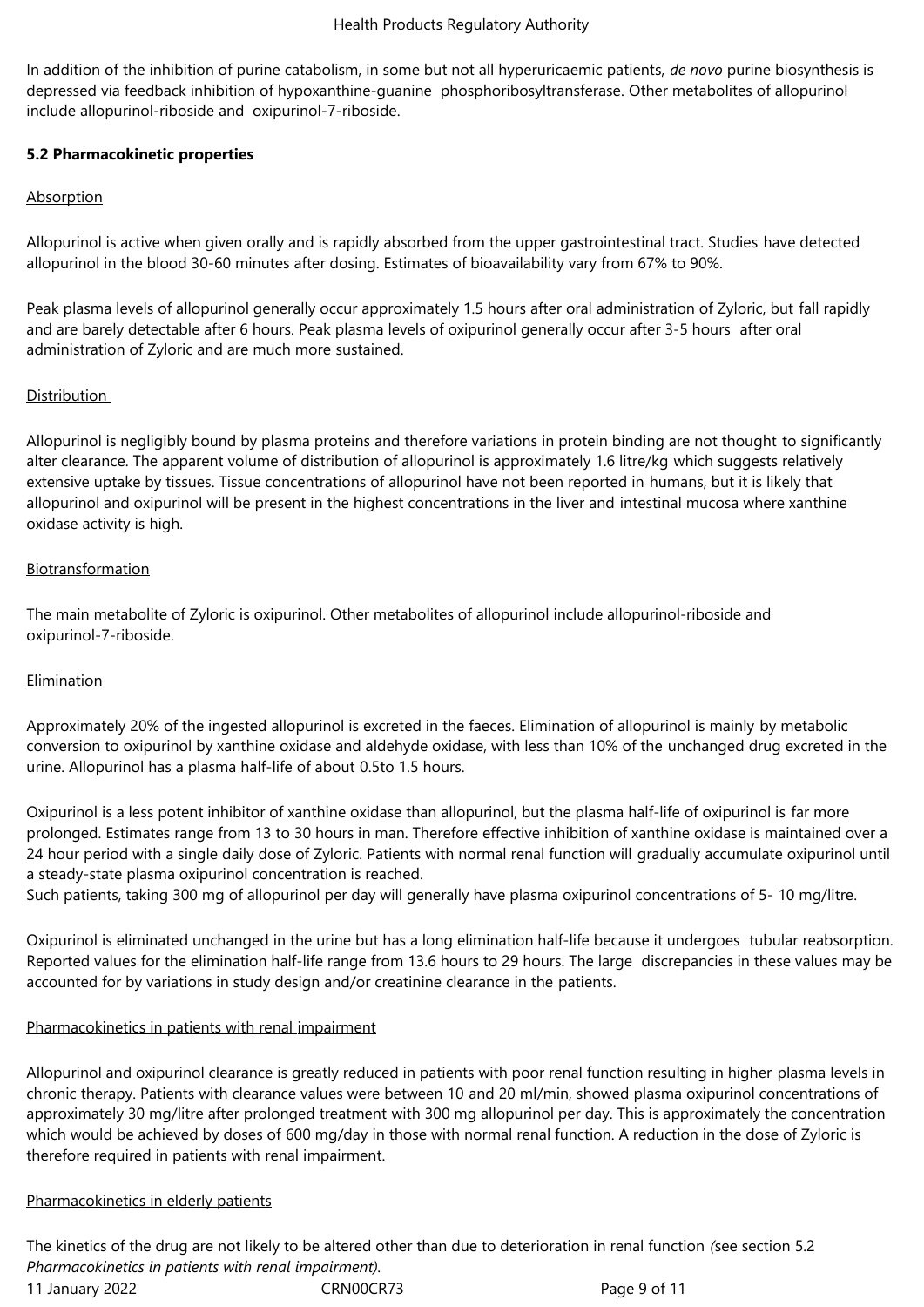# **5.3 Preclinical safety data**

#### *Mutagenicity*

Cytogenetic studies show that allopurinol does not induce chromosome aberrations in human blood cells *in vitro* at concentrations up to 100µg/ml and *in vivo* at doses up to 600mg/day for a mean period of 40 months.

Allopurinol does not produce nitroso compounds *in vitro* or affect lymphocyte transformation *in vitro.*

Evidence from biochemical and other cytological investigations strongly suggests that allopurinol has no deleterious effects on DNA at any stage of the cell cycle and is not mutagenic.

## *Carcinogenicity*

No evidence of carcinogenicity has been found in mice and rats treated with allopurinol for up to 2 years.

## *Teratogenicity*

One study in mice receiving intraperitoneal doses of 50 or 100mg/kg on days 10 or 13 of gestation resulted in foetal abnormalities, however in a similar study in rats at 120mg/kg on day 12 of gestation no abnormalities were observed. Extensive studies of high oral doses of allopurinol in mice up to 100mg/kg/day, rats up to 200mg/kg/day and rabbits up to 150mg/kg/day during days 8 to 16 of the gestation produced no teratogenic effects.

An *in vitro* study using foetal mouse salivary glands in culture to detect embryotoxicity indicated that allopurinol would not be expected to cause embryotoxicity without also causing maternal toxicity.

## **6 PHARMACEUTICAL PARTICULARS**

## **6.1 List of excipients**

Lactose monohydrate Maize starch Povidone Magnesium stearate

## **6.2 Incompatibilities**

Not applicable.

## **6.3 Shelf life**

5 years.

## **6.4 Special precautions for storage**

Do not store above  $25^{\circ}$ C. Blister Packs: Store in the original package.

## **6.5 Nature and contents of container**

Zyloric 100mg tablets are packed in PVC/aluminium foil blister packs containing 28 or 100 tablets.

## **6.6 Special precautions for disposal of a used medicinal product or waste materials derived from such medicinal product and other handling of the product**

No special requirements.

Any unused product or waste material should be disposed of in accordance with local requirements.

# **7 MARKETING AUTHORISATION HOLDER**

11 January 2022 CRN00CR73 Page 10 of 11